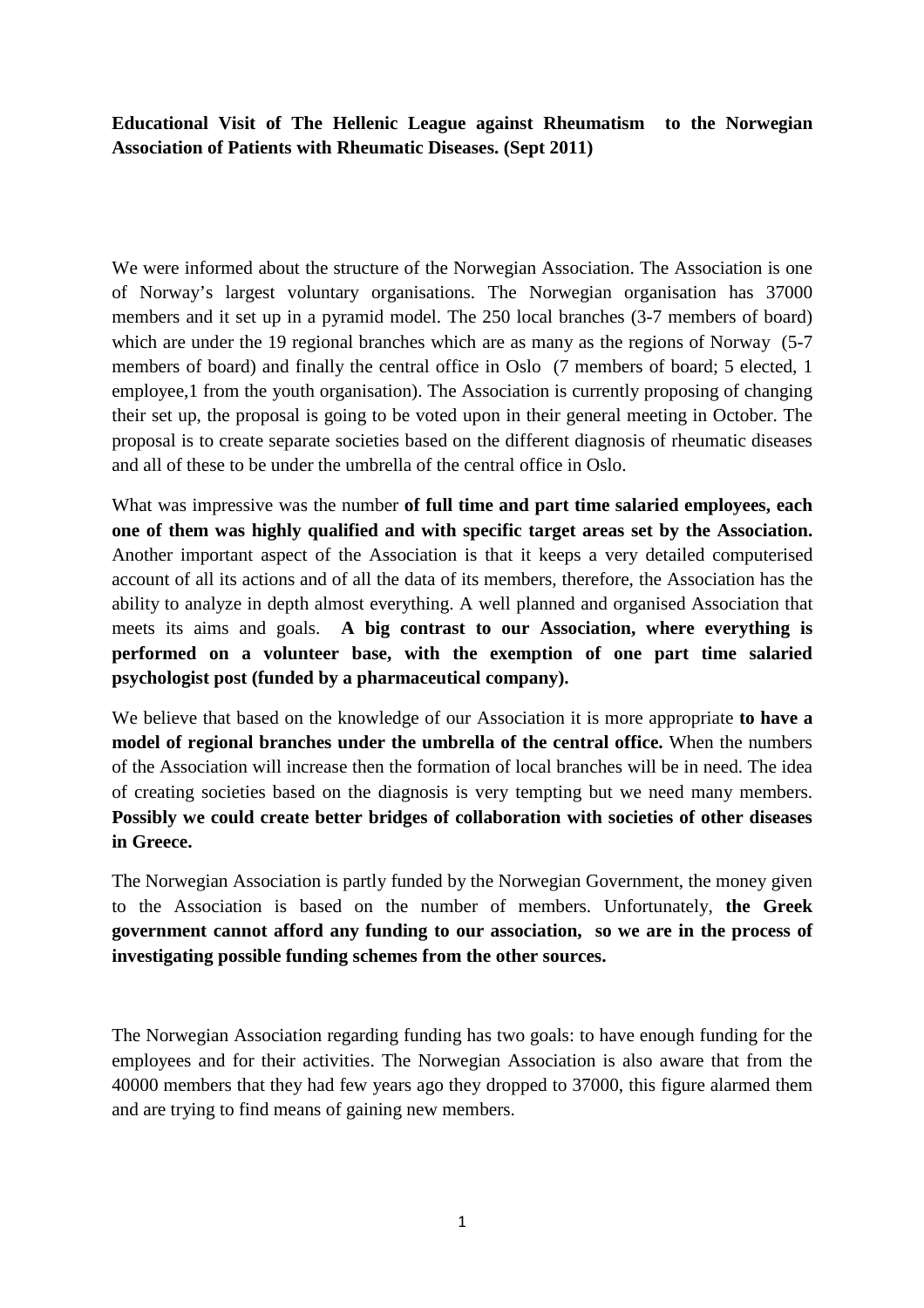**The funding of the Norwegian Association is done by the following means: 1. Funding from the Norwegian government, 2. Membership fee from the members, 3. Lottery, 4 Donations, 5. Selling useful equipment for patients.** 

**The Association is trying to motivate its members in subscribing more members by reminding them that if you subscribe one member you get a present if you subscribe more members you get more presents.** The annual membership fee is equivalent to 50 euros. An employee of the Association is collecting the membership fee and keeps all the statistical data regarding the members. If a member has not paid the membership fee then it is reminded by the Association. When a new member joins in the middle of the year then the membership fee is halved.

The lottery project is a scratch ticket that gives out 500000 NK once per year and 10000 NK per week. This card is sold by the Association, it is advertised, it is for everybody and sold wherever it is possible.

**The Association asks for donations from their members and from the whole of Association 4 times a year (autumn, Christmas, Easter and summer).** This is a major project. This is done by letters where they send a prepaid envelop with a cheque, in some cases the amount is not mentioned (this is addressed to people who the Association already knows that give a lot of money, the Association keeps computerised data regarding all donors) and in others the individuals are given a choice of amounts to select. This type of donation is very well organised. The Association decides which targets group to reach, for instance they have the data which show that groups of ladies of the age range that possibly might have a rheumatic disease are good donors. The Association buys all this information from companies that have people's data. In each envelop the Association also includes a small present, i.e. Christmas cards at Christmas time, calendar, notepads. This year the Association has started asking for donation via its magazine, the Association places a postal order in the magazine. During the year the Association reminds for donations discretely, i.e. in funeral homes they have pamphlets where they remind the relatives/friends of the Association and ask for donations. **The Association also receives money from legacies. Some banks are also giving donations from their profits. The money given to the Association from donations are not taxed.** 

**Selling equipment over the internet is another source of income.** The Association has different gadgets that are very useful for patients with rheumatic disease and also different accessories with the Association's logo. All these items are advertized and sold via the webpage of the Association.

In the past the Association was also raising money by organizing bazars and raffle tickets.

The Association for its activities is trying to get funded by pharmaceutical companies. The Association's congress **can be funded by pharmaceutical companies up to 50% of its budget.** The Association sets an aim for its activity and then tries to find donors from the pharmaceutical area, from banks, and from whoever the Association believes that might fund their activity.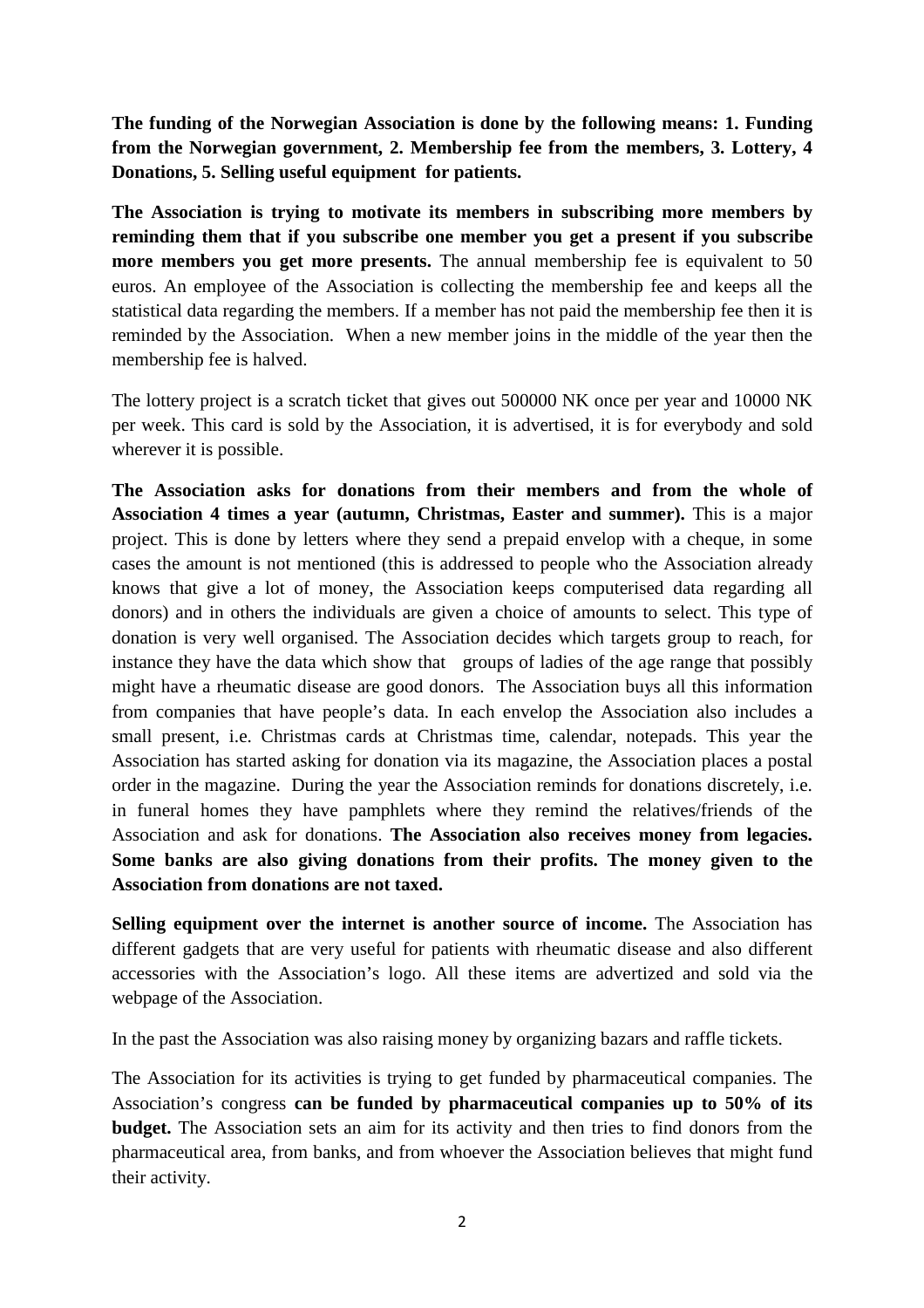Recruiting new members is a laborious task. Especially the Association would prefer/target its new members to be of a young age The people involved with recruitment are trying to find means to attract new members, they try to see what more can the Association offer to its new members and try to demonstrate it, they try to answer questions like why will new members join our Association, they ask their members why they join and the Association analyses their answers in order to gain valuable information. The Association has a webpage on the internet, it is also on facebook and on twitter. People can become members via internet. **Statistical analysis showed that 56% of the new members were recruited via internet and 31% joined by other members.** The idea behind recruiting is simple the Association tries to find why will new members join them and then the Association tries to demonstrate all these reasons to the Norwegian Association. The Association argues that they are the professionals that know in the best possible way the issues regarding rheumatic diseases, they have the scientific data to back up their knowledge, it is in their best interest the well being of people with rheumatic diseases, they know the rights of the patients, they do their best to safeguard and to maximize the rights of the patients and they can give to the people the correct advice regarding their rights, overall the Association offers information that people can trust. Another key point of their strategy is that they argue that the more people join the Association then the stronger is the Association and its voice can be heard louder and this is beneficial for the patients. The ways to demonstrate all these reasons is variable. The Association organises activities/campaigns on important dates they make a press release and organise activities, they distribute information pamphlets. They do meetings together with physiotherapists and the Association shows their points, the Association gives stands and information pamphlets to the offices of physiotherapists. In a similar way they collaborate with pharmacists. The Association also has in the rheumatologic clinics information pamphlets and stands of the Association asking for new members. The local societies are trying also their best to recruit new members, for instance while we were visiting Oslo on the Saturday of our departure the Oslo branch was organising an activity in the town centre in order to recruit new members.

The Association updates as often as possible their information booklets about different types of rheumatic diseases, they are currently thinking of issuing one booklet which will include all types of rheumatic diseases. The Association prints a number of information pamphlets and regularly the design is modified in order to be as new and refreshing as possible.

The Association is well aware of all the newest treatment methods of rheumatic diseases. The Association wants to create a list of patients to whom the biological factors are administered. The Association believes that therapeutic pools of hot water of 37°C is very important and for this reason they **have built a site in Spain where Norwegian patients with rheumatic disease go all year around for theatment...Rheumasol is a fully organised place for the**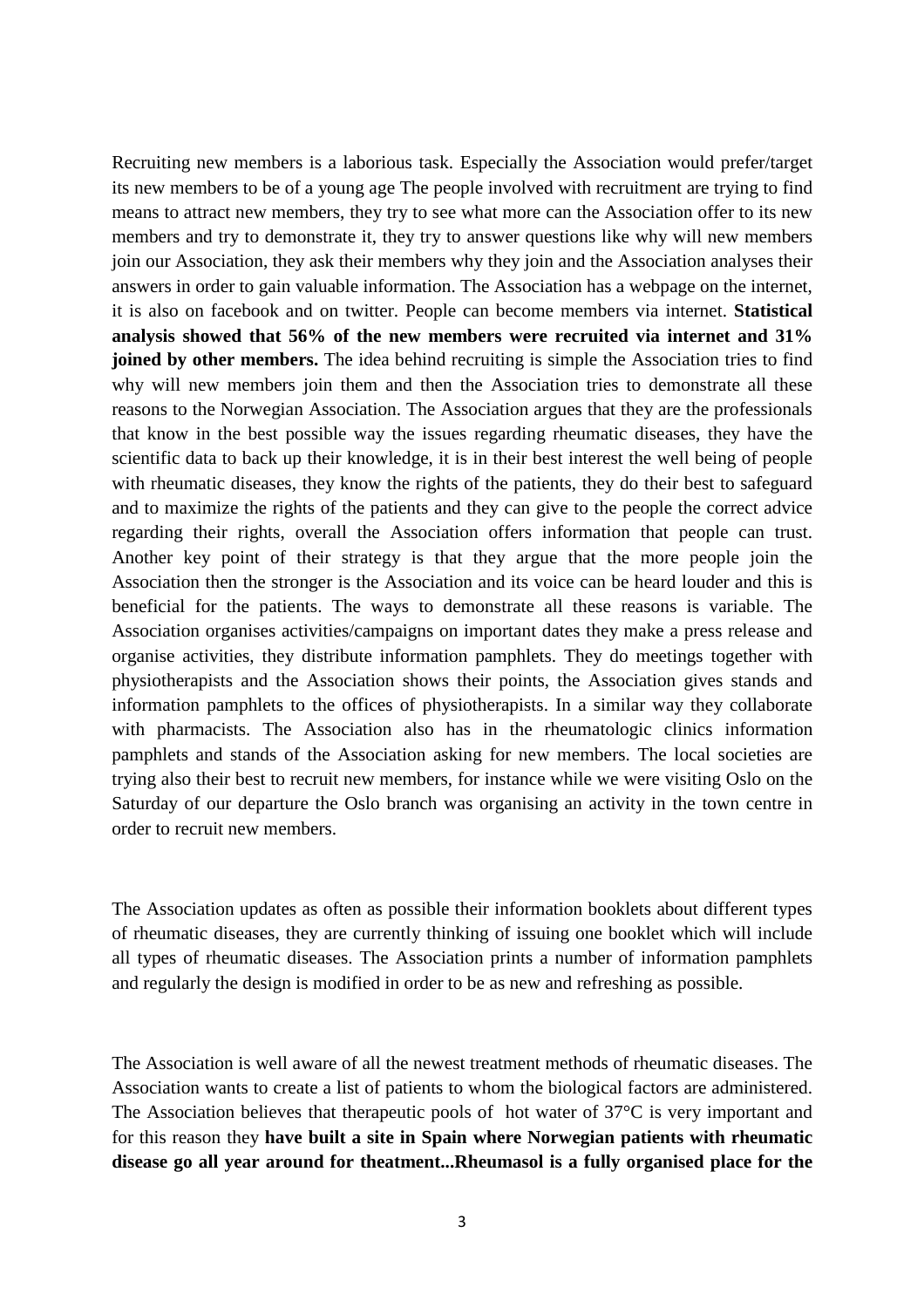**needs** of the patients. The Norwegian government is also funding therapeutic trips to other places with hot water.

The Association prints its magazine 6 times per year and it is send to its members. The magazine can also be found in the Association's webpage but is only accessible to its members. Each issue has a specific issue that it deals with. The main thought of its editor is that every member should be able to find topics that interests them. The set up of the magazine is the same for each issue. There is a letter from the President, diagnostics section, professional guest speakers are writing an article, members of the Association contribute with a short story, a section of the magazine is organised by the juvenile arthritis group, news from the regional and local branches, information on activities.

The webpage of the Association is very good, userfriendly and updated 2-3 times each week. It contains information about the membership, information about the different types of rheumatic diseases, a question part, a selling part, information about seminars, information about the helpline, and information for the rheumasol are only some of the big number of issues that the site is addressing. The site also shows how important is exercise by having a small fitness program installed, the program shows the exercise they should do and the people can set it to remind them regularly.

The Association has **a peer support program**. The definition of peer support is: people with rheumatism and musculoskeletal disorders who have learned to live and deal with their situation, use their own experience in helping and supporting others. The peer support consists of meetings and self-help group and of the national helpline. The helpline is being run by volunteers who have been trained for this special kind of service from the Association. The volunteers are from all over Norway, the call centre is transferred to the branch that is supporting the service on that day and that can be anywhere in Norway. The helpline is working 3 days per week from 9.00-15.00 and it is open to everybody that has questions concerning rheumatic and musculoskeletal disorders. Professional service is received by a rheumatologist from the rheumatologic department of an Oslo hospital. The information on all incoming calls is registered in order to do good statistics. Their statistics underline the need of support to people having diagnoses causing a lot of pain, given limited treatment except painkillers. The peer support offered by the Association is an important supplement to the public healthcare and it fills a need the public healthcare do not have the capacity to accomplish. **The peer support is partly funded by the Norwegian government**.

## *The Norwegian organisation for children and youth with rheumatism (BURG)*

Burg is part of the Association but it is economically independent and has a board that consists of youth with rheumatism and their parents. Burg has a cutting off point of 26 years of age because the government gives more money for people under the age of 26. Burg has